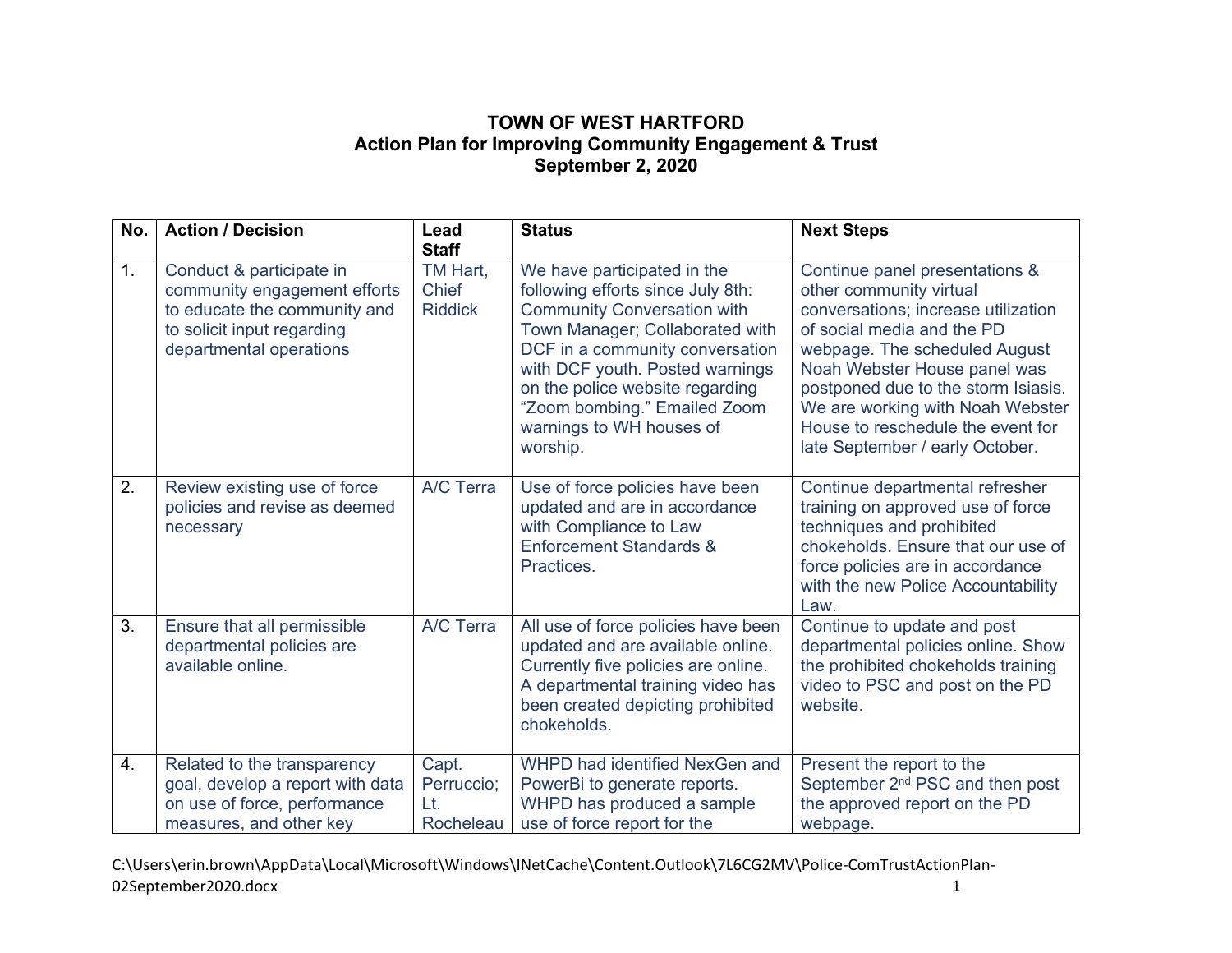|    | statistics to share with Council<br>and the public                                                                                                                                                    |                                                   | September 2 <sup>nd</sup> PSC meeting to<br>include: total number of use of<br>force incidents; type of force used;<br>gender of subject; race of subject,<br>age of subject; injury to subject.                                                                                                                     |                                                                                                                                                                                                                            |
|----|-------------------------------------------------------------------------------------------------------------------------------------------------------------------------------------------------------|---------------------------------------------------|----------------------------------------------------------------------------------------------------------------------------------------------------------------------------------------------------------------------------------------------------------------------------------------------------------------------|----------------------------------------------------------------------------------------------------------------------------------------------------------------------------------------------------------------------------|
| 5. | Review the organization and<br>composition of citizen review<br>board, and recommend any<br>revisions to the Town Council                                                                             | TM Hart;<br><b>Chief</b><br>Riddick;<br>A/C Terra | We have evaluated and assessed<br>24 different types of citizen review<br>boards from across the nation.                                                                                                                                                                                                             | We are in the final stages of<br>completing a draft report that will<br>be vetted through corporation<br>counsel. We plan on having a final<br>draft ready for approval during the<br>October 7 <sup>th</sup> PSC meeting. |
| 6. | Pilot/demo various body<br>cameras over the next 6-8<br>months and include an<br>appropriation to purchase<br>cameras in the FY 22 budget or<br>CIP.                                                  | <b>Chief</b><br>Riddick;<br>Capt.<br>Perruccio    | We have gathered several<br>management and union MOUs<br>from area police departments.<br>We have contacted six body<br>camera venders to set up product<br>presentations.                                                                                                                                           | We will continue to work with the<br>WHPD Union to craft a body<br>camera MOU and to identify<br>potential product vendors.                                                                                                |
| 7. | Review equipment acquired<br>through 1033 program and<br>recommend policy changes as<br>deemed necessary                                                                                              | A/C Terra;<br><b>AC</b><br>Coppinger              | An inventory of all 1033<br>equipment in our possession has<br>been conducted. The PD<br>possesses 21 groups of items.<br>Including, but not limited to<br>medical bags, sleeping bags,<br>rifles, weapon lights, and jaws of<br>life. We have temporarily<br>suspended WHPD's participation<br>in the 1033 program. | The PD will be returning 19 rifles to<br>the Military. We are awaiting further<br>instructions from the military.                                                                                                          |
| 8. | Review police department's<br>responsibilities related to human<br>services to determine if some<br>duties should be assigned to<br>other municipal departments or<br>agencies. Develop opportunities | A/C<br>Coppinger                                  | We are currently undergoing this<br>review; reassignment of some of<br>these services may have<br>collective bargaining implications.<br>We will also explore options to                                                                                                                                             | Determining if the following duties<br>should be assigned to other<br>municipal departments or agencies:<br><b>Lift Assists/ Resident Assists;</b><br>Welfare/Wellness checks;                                             |

C:\Users\erin.brown\AppData\Local\Microsoft\Windows\INetCache\Content.Outlook\7L6CG2MV\Police‐ComTrustActionPlan‐ 02September2020.docx 2